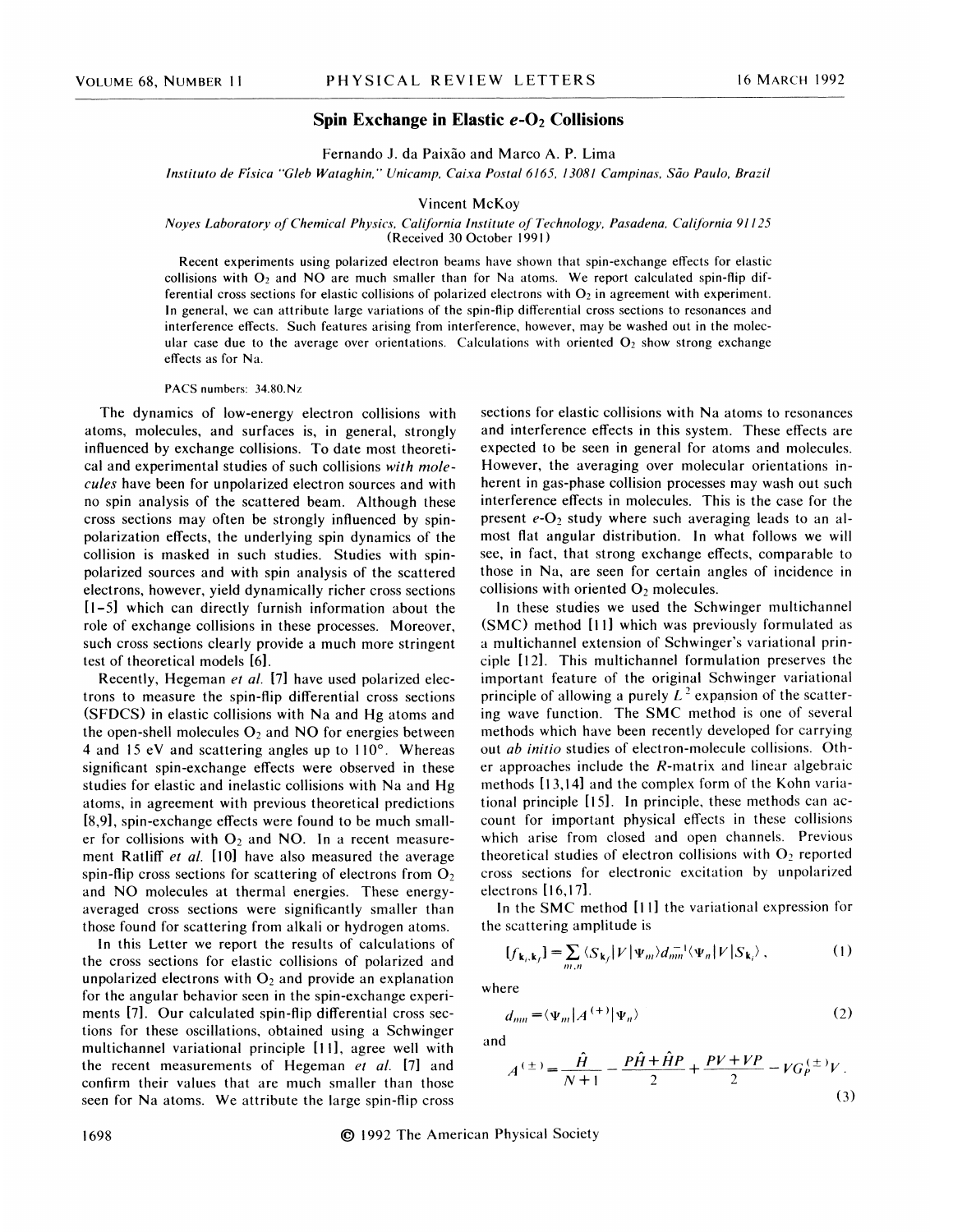In these equations  $S_{\mathbf{k}_i}$  is a product of a target state and a plane wave, V is the interaction potential,  $\Psi_m$  is an  $(N + 1)$ -electron Slater determinant (or combination of them) used as a variational trial function,  $\hat{H}$  is the total energy minus the full Hamiltonian of the system,  $N$  is the total number of electrons on the target,  $P$  is a projector onto the open electronic target states, and  $G_P^{(\pm)}$  is the Green's function projected on this P space. Details of the SMC method have been given previously [18].

Our calculation included three open channels, the  $X^{3}\Sigma_{g}^{-}$  ground state and the  $a^{1}\Delta_{g}$  and  $b^{1}\Sigma_{g}^{+}$  excited states of  $O_2$ . The basis set used here is the double-zeta basis of contracted Gaussians of Dunning [19] supplemented by a set of d basis functions on each oxygen (exponent  $\alpha = 0.9$  [20]. These X, a, and b states all arise from the ground-state  $(1\pi_g)^2$  electron configuration. For the  $X^{3}\Sigma_{g}^{-}$  ground state we used a Hartree-Fock wave function. Our basis gives a self-consistent-field (SCF) energy of  $-149.6394$  a.u. which can be compared with the Hartree-Fock limit of  $-149.6659$  a.u. [21]. The electronic wave functions for the  $a^{\dagger} \Delta g$  and  $b^{\dagger} \Sigma_g^+$  states are constructed by a simple recoupling of the groundstate SCF orbitals.

In Fig. <sup>1</sup> we compare our calculated SFDCS, expressed as a ratio (known as the polarization fraction  $P'/P$ ) of the polarization  $P'$  after the collision and the initial polarization P, with the measured values of Ref. [7] at 10 and 15 eV, respectively. This figure also shows calculated differ-



FIG. 1. Polarization fraction  $P'/P$  and unpolarized differential cross section for elastic electron scattering by the  $X^{3}\Sigma_{g}^{-}$  ground state of O<sub>2</sub>: -, present results averaged over all orientations;  $+$ , experimental results of Ref. [7];  $*$ , experimental results of Ref. [22];  $\Delta$ , experimental results of Ref. [23].

ential cross sections for elastic scattering of an unpolarized electron beam by  $O_2$  for electron impact energies of 10 and 15 eV along with the measured values of Trajmar, Cartwright, and Williams [22] and Shyn and Sharp [23]. The differential cross section for elastic scattering of an unpolarized electron beam is given by

$$
\frac{d\sigma}{d\Omega} = \frac{1}{3} \left\{ 2|f^{(4)}|^2 + |f^{(2)}|^2 \right\},\tag{4}
$$

where  $f^{(2S+1)}$  are spin-irreducible scattering amplitudes for a total spin (molecule plus electron)  $S = S_i \overline{+} \frac{1}{2}$ . The agreement between the calculated and measured cross sections at 10 and 15 eV is quite good.

The ratio of  $P'$  to  $P$  is related to the spin-flip and unpolarized elastic cross sections by

$$
\frac{P'}{P} = 1 - 2 \frac{d\sigma_{\rm sf}/d\,\Omega}{d\sigma/d\,\Omega} \,. \tag{5}
$$

In terms of the amplitudes  $f^{(4)}$  and  $f^{(2)}$  of Eq. (4) the spin-flip elastic differential cross section is given by

$$
\frac{d\sigma_{\rm sf}}{d\,\Omega} = \frac{4}{27} \left| f^{(4)} - f^{(2)} \right|^2, \tag{6}
$$

showing that the spin-flip process is sensitive to the *rela-*<br>tive phase between the  $f^{(4)}$  and  $f^{(2)}$  and hence to interference phenomena. In fact, it can be shown that spin-flip cross sections always arise from the difference<br>between the  $f^{(2S_i+2)}$  and  $f^{(2S_i)}$  amplitudes, where  $S_i$ sections always arise from the unterlence<br>  $^{(2S_i+2)}$  and  $f^{(2S_i)}$  amplitudes, where  $S_i$  is the total electronic spin of the target [24]. The exchange interaction of the scattered electron with the unpaired electrons of the target is the essential mechanism for this spin-flip process. The exchange potential and possible resonances govern the magnitude of these cross sections since they may both affect  $f^{(4)}$  and  $f^{(2)}$  asymmetrically. Our calculated spin polarizations  $(P'/P)$  agree quite well with the measured values [7]. Recent measurements by Ratliff *et al.* [10] have also shown that the averaged spin-flip cross sections for scattering of electrons by  $O<sub>2</sub>$ and NO molecules at thermal energies are much smaller than those for scattering by alkali or hydrogen atoms. It is worth noting that the calculated spin-flip elastic cross sections are of the same order of magnitude as the cross sections for electron impact excitation of the  $a^1\Delta_g$  and  $b^{\dagger}\Sigma_{g}^{+}$  states of  $O_2$  which are also pure exchange processes.

An interesting question now arises: Why do Na atoms have such a large spin-flip elastic cross section? Spin-flip processes arise from the exchange interaction which should be a small part of the total scattering potential. The corresponding cross sections are, in fact, essentially due to the asymmetric way in which this interaction affects each scattering amplitude  $f^{(2s+1)}$ . Generally, these spin-flip cross sections can hence be expected to be small. This simple picture can fail if resonances occur or interference effects become significant. A resonance occurs in a specific symmetry and spin S and, hence, will becurs in a specific symmetry and spin 3 and, nence, which affect just one of the scattering amplitudes  $f^{(2S+1)}$  for a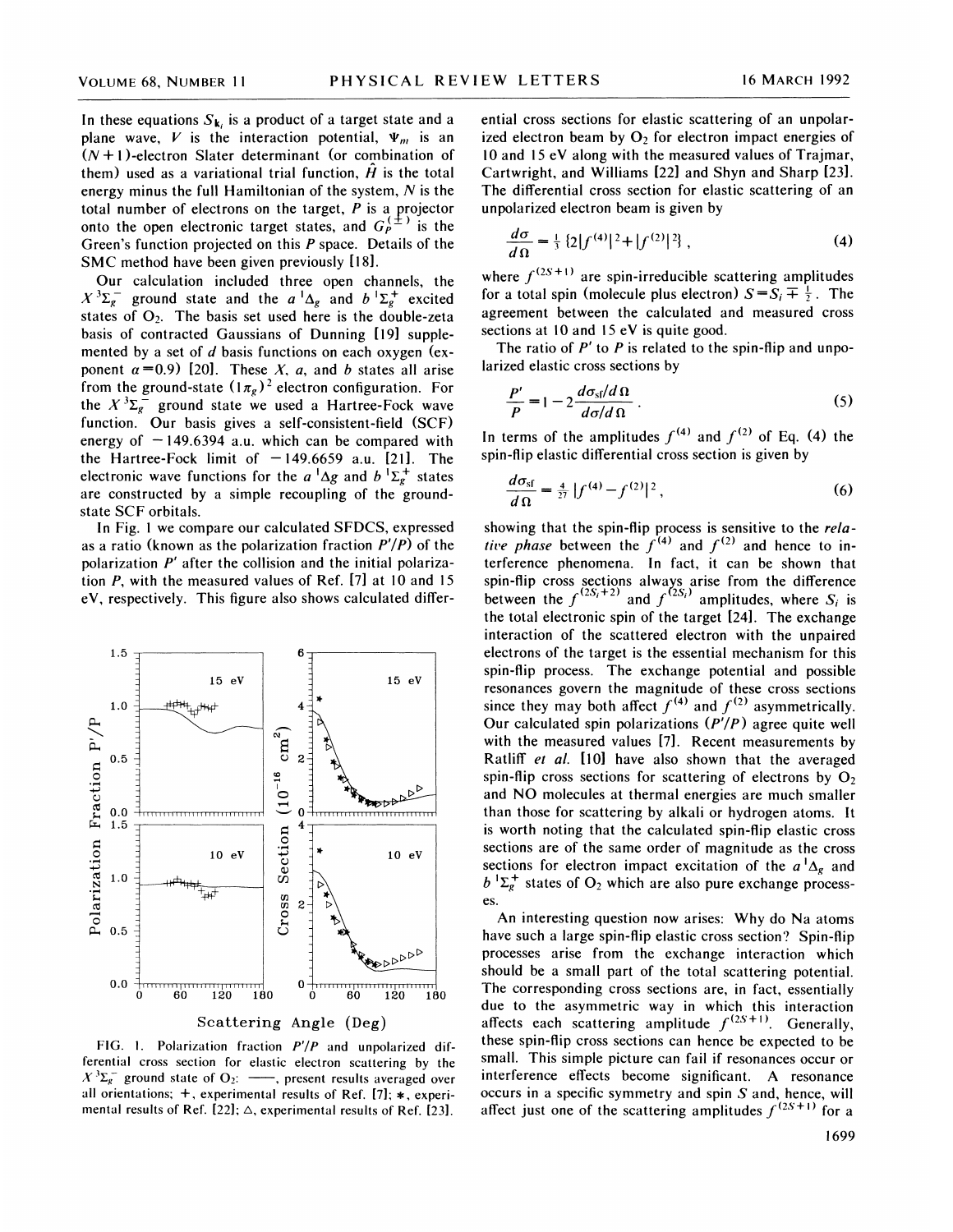given collision energy. If the contribution of a particular partial wave (or group of these waves) in the resonance symmetry is large compared to others, the resonant feature will dominate both the direct and spin-flip cross sections and the resulting spin-polarization ratio can deviate significantly from unity. Interference effects may also give rise to large spin-flip cross sections in certain situations. For example, if one of the scattering amplitudes has a minimum in its absolute value at a given angle, the other component will dominate and lead to large exchange effects. Such behavior should be limited to a small angular region. Interference effects may also lead to large spin-flip cross sections if the scattering amplito large spin-flip cross sections if the scattering ampli-<br>tudes  $f^{(2S+1)}$  have a phase difference close to  $\pi$ . This behavior should again be expected in a localized angular region. A large depolarization due to interference is analogous to the spin-polarization effect of Kessler [25]. There, the small spin-orbit potential becomes important at those angles where the unpolarized differential cross section has a minimum. This makes the potential different for each spin component and produces an angularly localized spin polarization.

With these considerations, the significant depolarization seen around  $50^{\circ}$  at 12.1 eV for elastic collisions with Na atoms [7] should probably be attributed to interference. At this energy the region around 50' shows strong depolarization while elsewhere the polarization ratio is close to unity. On the other hand, at 4 eV depolarization occurs over a wide angular region [7] and, hence, probably arises from resonances. Such resonant behavior should be apparent in the energy dependence of the partial wave contributions to the elastic cross sections for Na.

It is well known that the  $O_2$  molecule does not have resonances at these energies so we do not expect a broad angular feature like that seen at 4 eV for Na. However, interference phenomena like those seen at 12. <sup>1</sup> eV for Na can arise. Why are they not seen? The reason is the orientational averaging inherent in molecular targets in gas-phase collisions. Figure 2 shows the polarization fractions for  $10 \text{ eV}$  at three different orientations defined by Euler's angles  $(\alpha=27, \beta=15)$ ,  $(\alpha=130, \beta=45)$ , and  $(\alpha=130, \beta=130)$ . Our results clearly show strong interference phenomena. These features (dips and bumps) in the SFD cross sections are very sensitive (rapid change in shape and angular position) to the molecular orientation and are washed out by orientational averaging. This explains the unexpected behavior seen in the experiments [7]. This strong dependence of the differential cross sections with respect to the orientation of the molecule may be useful in studies of adsorbate orientation using polarized electron beams on molecules adsorbed on surfaces.

This work was supported by the Brazilian agency Conselho Nacional de Pesquisa e Desenvolviment Cientifico e Tecnológico (CNPq) and the National Science Foundation (NSF) through the U.S.-Brazil Scientific Cooperative Program. V.M. also acknowledges support by NSF



FIG. 2. Polarization fraction  $P'/P$  for elastic electron scattering by the  $X^3\Sigma_g^-$  ground state of  $O_2$ :  $\longrightarrow$ , present results averaged over all orientations;  $+$ , orientation 1 ( $\alpha = 27$ ,  $\beta = 15$ ); \*, orientation 2 ( $\alpha = 130$ ,  $\beta = 45$ );  $\Delta$ , orientation 3 ( $\alpha = 130$ ,  $\beta = 130$ .

Grants No. PHY-8901515 and No. PHY-9021933. This research made use of the computing sources of the IBM-3090 of the Unicamp Computer Center.

- [I] K. Bartschat, K. Blum, G. F. Hunne, and J. Kessler, J. Phys. B l4, 3761 (1981); A. Wolcke, J. Goeke, G. F. Hanne, W. Vollmer, K. Bartschat, and K. Blum, Phys. Rev. Lett. 52, 1108 (1984).
- [2] J. J. McClelland, M. H. Kelly, and R, J. Celotta, Phys. Rev, Lett. 55, 688 (1985); 56, 1362 (1986); 5\$, 2198 (1987).
- [3] G. Baum, M. Moede, W. Raith, and U. Sillmen, Phys. Rev. Lett. 57, 1855 (1986).
- [4] I. V. Hertel, J. J. McClelland, and M. H. Kelly, Z. Phys. D 6, 163 (1987).
- [5] G. Baum, L. Frost, W. Raith, and U. Sillmen, J. Phys. B 22, 1667 (1989).
- [6] G. F. Hanne, Coherence in Atomic Collision Physics, edited by H. J. Beyer, K. Blum, and R. Hippler (Plenum, New York, 1988), p. 41.
- [7] T. Hegeman, M. Oberste-Vorth, R. Vogts, and G. F. Hanne, Phys. Rev. Lett. 66, 2968 (1991).
- [8] D. L. Moores, Comput. Phys. Commun. 2, 360 (1971); D. L. Moores and D. W. Norcross, J. Phys. B 5, 1482 (]972).
- [9l K. Bartschat and D. H. Madison, J. Phys. B 21, 1609 (1987).
- [10] J. M. Ratliff, G. H. Rutherford, F. B. Dunning, and G. K. Walters, Phys. Rev. A 39, 5584 (1989).